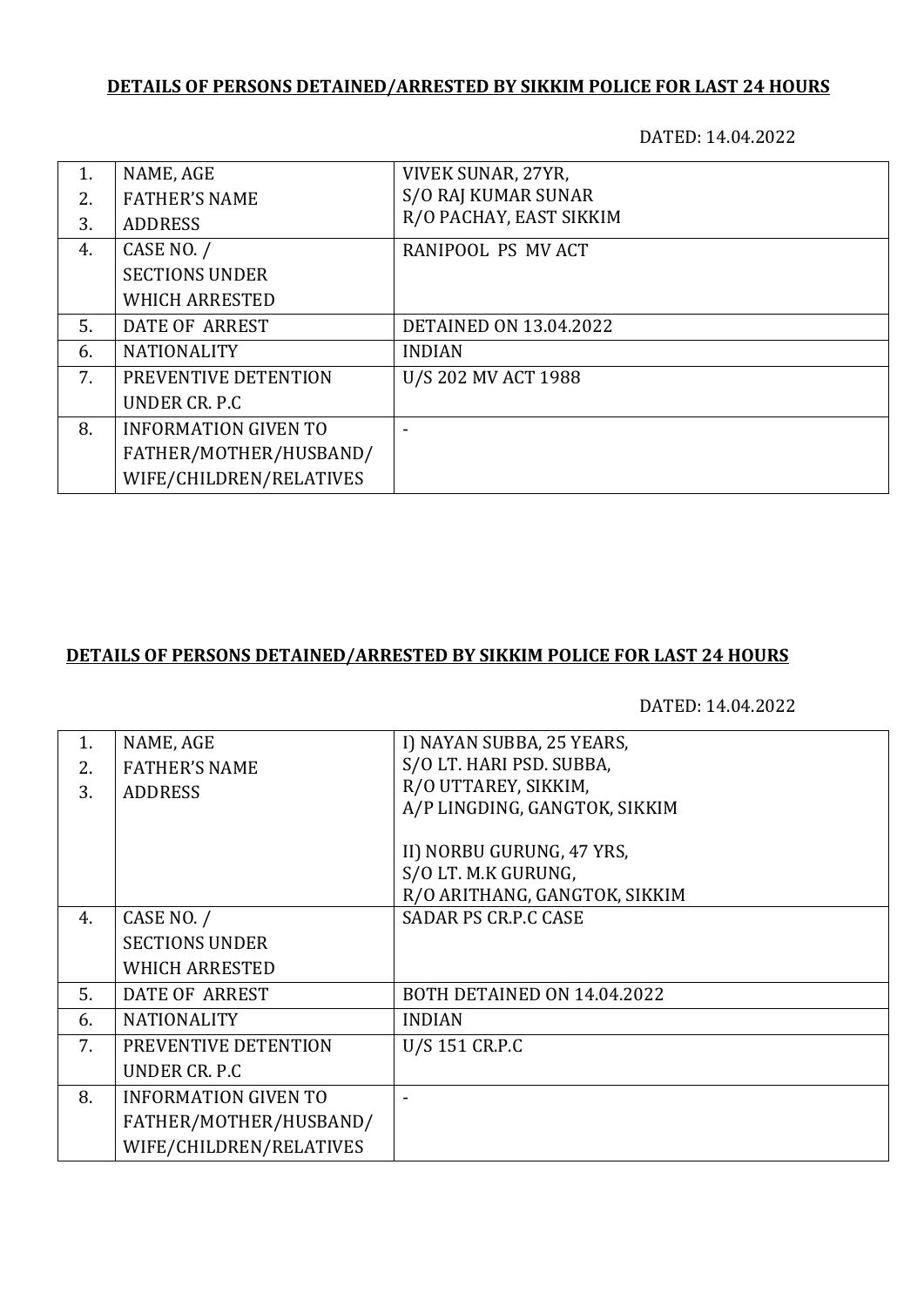### **DETAILS OF PERSONS DETAINED/ARRESTED BY SIKKIM POLICE FOR LAST 24 HOURS**

DATED: 14.04.2022

| 1. | NAME, AGE                   | (I) (1) PRASHANT DARJEE, 28 YEARS,             |
|----|-----------------------------|------------------------------------------------|
| 2. | <b>FATHER'S NAME</b>        | S/O BHIM DARJEE,                               |
| 3. | <b>ADDRESS</b>              | R/O WASHABARI, BAGRAKOTE, WEST BENGAL          |
|    |                             | (2) SARAN BISWAKARMA, 36 YEARS,                |
|    |                             | S/O BISHNU BISWAKARMA,                         |
|    |                             | R/O WASHABARI, BAGRAKOTE, WEST BENGAL          |
|    |                             | (II) JIGMEE DORJEE TAMANG, 28 YEARS,           |
|    |                             | S/O PREM KUMAR TAMANG,                         |
|    |                             | R/O LOSSING, PAKYONG                           |
|    |                             | (III) LALIT KUMAR MANDAL, 25 YEARS,            |
|    |                             | S/O JAGDISH PRASAD MANDAL,                     |
|    |                             | R/O DIKLING, PAKYONG                           |
| 4. | CASE NO. /                  | (I) RANGPO PS FIR NO.: 16/2022,                |
|    | <b>SECTIONS UNDER</b>       | DATED 13.04.2022.                              |
|    | <b>WHICH ARRESTED</b>       | U/S 7/9/14 OF SADA 2006                        |
|    |                             | R/W SECTION 9(1)(C) OF SADA AMENDMENT ACT 2017 |
|    |                             | R/W SECTION 34 OF IPC                          |
|    |                             | (II) RANGPO PS FIR NO.: 17/2022,               |
|    |                             | DATED 13.04.2022,                              |
|    |                             | U/S 7/9/14 OF SADA 2006                        |
|    |                             | R/W SECTION 9(1)(B) OF SADA AMENDMENT ACT 2017 |
| 5. | DATE OF ARREST              | (I) & (II) ALL ARRESTED ON 13.04.2022          |
|    |                             | (III) DETAINED ON 13.04.2022                   |
| 6. | <b>NATIONALITY</b>          | <b>INDIAN</b>                                  |
| 7. | PREVENTIVE DETENTION        | (III) U/S 41 CR.P.C                            |
|    | UNDER CR. P.C               |                                                |
| 8. | <b>INFORMATION GIVEN TO</b> | $\overline{\phantom{0}}$                       |
|    | FATHER/MOTHER/HUSBAND/      |                                                |
|    | WIFE/CHILDREN/RELATIVES     |                                                |
|    |                             |                                                |